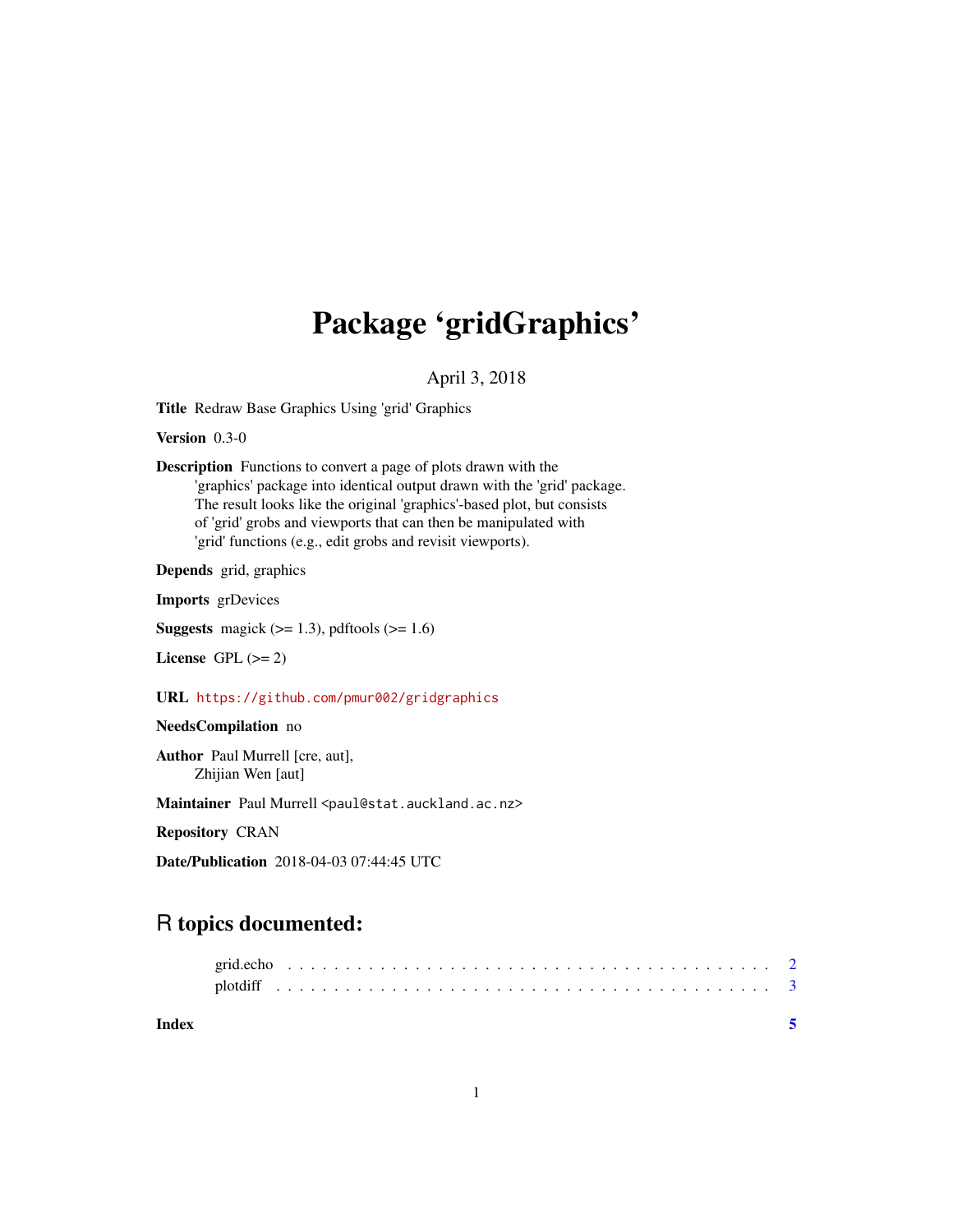#### Description

Convert a scene that was drawn using the graphics package to an identical scene drawn with the grid package.

#### Usage

 $grid.echo(x = NULL, newpage = TRUE, prefix = NULL, device = offscreen)$ 

#### Arguments

| $\mathsf{x}$ | Either NULL, a recorded plot, or a function. If NULL, the current graphics device<br>is echoed.                                                                                                                            |
|--------------|----------------------------------------------------------------------------------------------------------------------------------------------------------------------------------------------------------------------------|
| newpage      | A logical value indicating whether to start a new page. If FALSE, echoing occurs<br>in the current <b>grid</b> viewport.                                                                                                   |
| prefix       | A character value used as a prefix for all grob and viewport names. The default<br>prefix is "graphics".                                                                                                                   |
| device       | A function that opens a graphics device for grid.echo() to work on. By default<br>this is an off-screen, in-memory device based on the pdf device. This default<br>device may not be satisfactory when using custom fonts. |

#### Details

If the first argument is a function, it must be a function with zero arguments. If the function needs access to non-global data, use a closure. The function should not call functions that create or destroy graphics devices, or change the current graphics device.

#### Value

This function is called for its side-effect of drawing on the current graphics device.

#### Author(s)

Paul Murrell

#### Examples

```
## Not run:
# Echo existing drawing
plot(1)
grid.echo()
```

```
# Echo result of call to a plotting function
plotfun <- function() plot(1:10)
```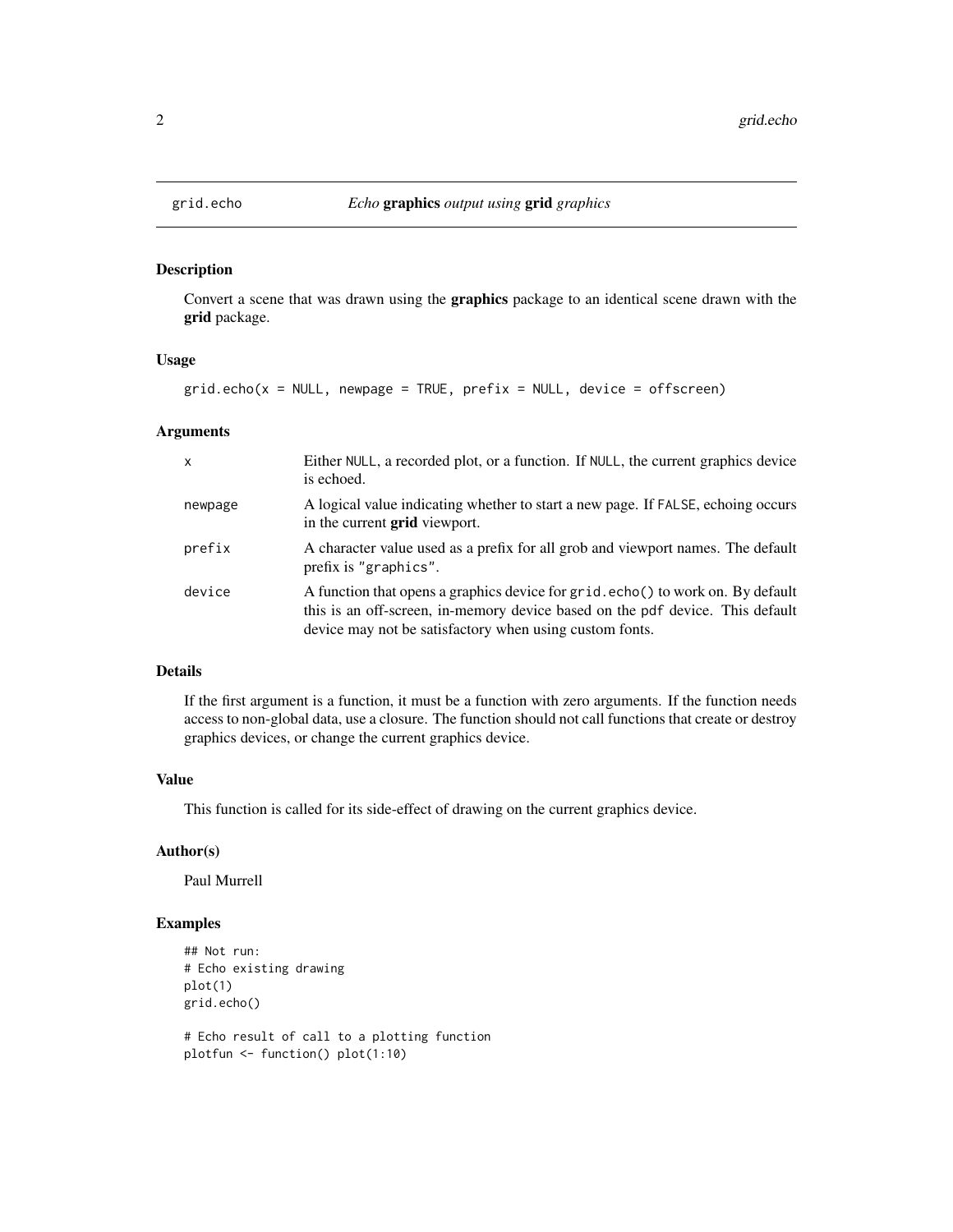#### <span id="page-2-0"></span>plotdiff 3

```
grid.echo(plotfun)
# Echo result of a plotting function (anonymous) into current viewport
grid.newpage()
pushViewport(viewport(x=0, width=.5, just="left"))
grid.rect(gp=gpar(col=NA, fill="grey"))
grid.echo(function() plot(1:10), newpage=FALSE)
```
## End(Not run)

plotdiff *Test for identical output from* grid.echo()

#### Description

Functions to generate a scene using the **graphics** package, reproduce the scene using  $grid$ . echo(), test whether the two results are identical, and report on any differences.

#### Usage

```
plotdiff(expr, label, dev = "pdf",
         antialias = TRUE, density = 100, width = 7, height = 7)
plotdiffInit()
plotdiffResult(warn = FALSE)
```
#### Arguments

| expr          | An expression that draws something using the <b>graphics</b> package.                              |
|---------------|----------------------------------------------------------------------------------------------------|
| label         | A character value that is used to label files generated during testing.                            |
| dev           | The graphics device used for drawing and echoing. Currently can only be either<br>"pdf" or "png".  |
| antialias     | A logical value indicating whether to perform antialiasing when converting from<br>PDF to PNG.     |
| density       | A numeric value indicating the resolution (dpi) to use when converting from<br>PDF to PNG.         |
| width, height | Numeric values indicating the size of the device to test on.                                       |
| warn          | A logical value indicating whether non-identical output should produce a warn-<br>ing or an error. |

#### Details

In default usage, plotdiff() is used to generate two PDF files, one using the original expression and the other from a call to grid.echo(). The PDF files are then converted to PNG files and the PNG files are compared (using ImageMagick). If there are any differences, the comparison generates a further PNG file that shows the differences.

All files are currently generated in the current working directory.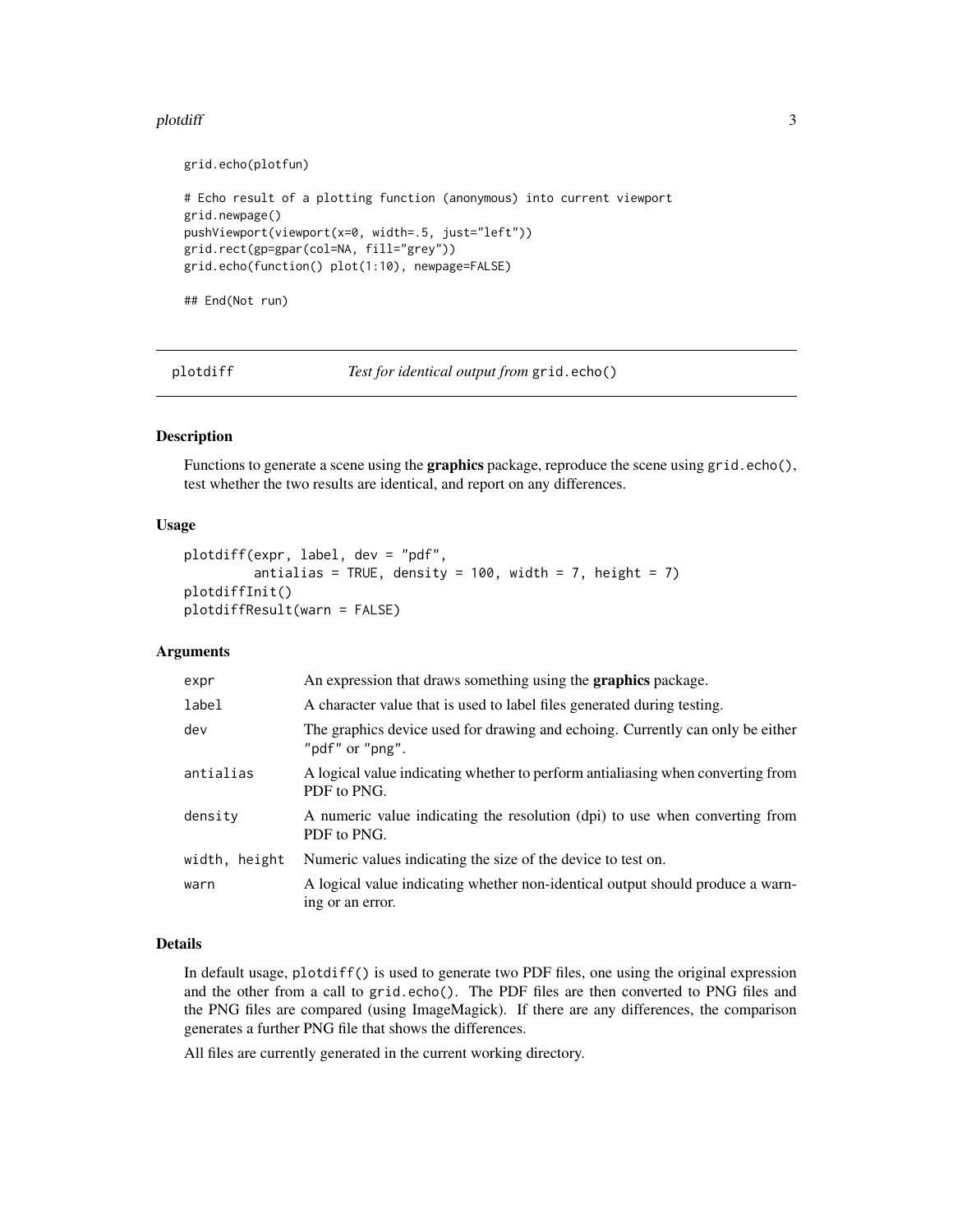<span id="page-3-0"></span>Text messages are also generated by plotdiff() whenever a difference is found, but those messages are stored up rather than printed immediately. The plotdiffResult() function prints out all messages since the last call to plotdiffInit().

Standard usage involves calling plotdiffInit(), followed by one or more plotdiff() calls, then finally a call to plotdiffResult(). Examples of the usage of these functions are provided in the numerous test scripts in the test-scripts directory of the package.

#### Value

All functions are run for their side effects. In the case of plotdiff(), the generation of PDF and PNG files and the accumulation of differences about messages. In the case of plotdiffResult(), a print out of the accumulated messages, plus possibly either an error or warning.

#### Author(s)

Paul Murrell

#### See Also

[grid.echo](#page-1-1)

#### Examples

```
## Not run:
plotdiff(expression(plot(1)), "plot")
```
## End(Not run)